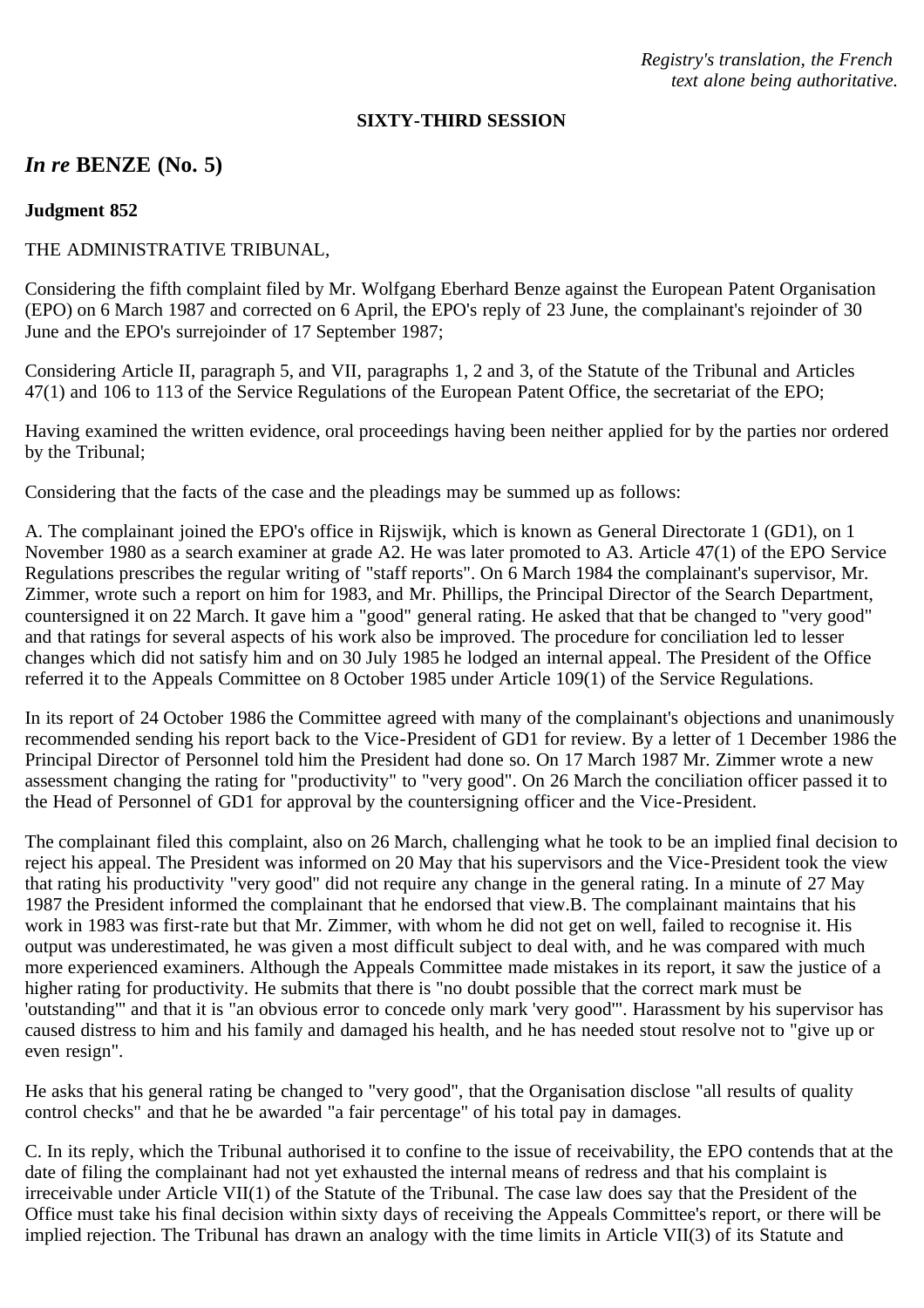Article 109(2) of the Service Regulations. But it is implicit in the Tribunal's ruling that the President must be able to take a final decision on the strength of the Appeals Committee's report. In this case he was not. Since the Committee recommended review the President, on accepting the recommendation, could not take a final decision on the Committee's report but had to await the review. Article VII(3) of the Statute cannot apply where the President acts on the Committee's recommendation in the complainant's favour: all that the complainant can say is that he does not have to wait for an unreasonable time. In this case the lapse of time from the start of the review until the date of filing was reasonable.

D. In his rejoinder the complainant observes that his case did not reach the Appeals Committee until October 1985, some eighteen months after the staff report had been written, and the Committee did not report for over another year. He waited for another five months before filing, and by then the appeal had been dragging on for three years, which is utterly unreasonable. He does not remember getting the letter of 1 December 1986 from the Principal Director of Personnel.

As to the merits, he submits that the final decision rests on an obvious mistake and is grossly unjust.

E. The EPO's surrejoinder develops the submissions in its reply. It submits in particular that neither Article VII of the Tribunal's Statute nor the case law sets any firm time limit for the various stages of internal appeal proceedings, the time the Tribunal allows being "reasonable". It contends that the President's failure to take a final decision within sixty days of getting the Appeals Committee's report does

not make the complaint receivable because what he did was the only action he could reasonably be expected to take on the Committee's report within the sixty days.

### CONSIDERATIONS:

1. The complainant, a grade A3 search examiner at the European Patent Office, is seeking the review of parts of a report on his performance in 1982-83. He filed the present complaint after lodging an internal appeal which took the course described below.

### The internal appeal proceedings

2. The challenged staff report was written in March 1984. As soon as he had read his supervisors' assessment, the complainant stated, in keeping with the reporting procedure, his objections to the "overall marking": the reporting officer had given him only a rating of 3, or "good", and the countersigning officer had said he was "in the upper range of good". The complainant wrote in the appropriate box: "It is requested to review the staff report and to grant the overall mark 'very good' (2)". He set out his objections in detailed comments, observing in particular that it was wrong to rate his "productivity" and the "quality" of his work as only "good".

3. The ensuing conciliation procedure proved of no avail, and on 30 July 1985 the complainant lodged an internal appeal with the President of the Office. The Principal Director of Personnel replied in a letter of 8 October 1985 that the President had provisionally rejected his complaint and was referring it to the Appeals Committee.

4. The Appeals Committee reported on 24 October 1986. It went thoroughly into the case and concluded:

"The Committee unanimously recommends that Mr. Benze's staff report for 1983 be referred to the Vice-President of GD1 for amendment of the mark for productivity in I.A.1 and consequent review of the overall mark."

5. The President having agreed on 11 November 1986, a letter of 1 December 1986 from the Principal Director of Personnel informed the complainant: "... in the light of the Committee's findings the President has decided to refer the staff report to the Vice-President of GD1 for amendment of the mark for productivity in I.A.1 and consequent review of the overall mark".

The complainant says he did not get that letter.

6. The complainant filed this complaint on 26 March 1987. Its purpose and his claims are unclear but the Tribunal gathers the following from his pleadings.

(a) What he wants first and foremost is to have the general rating 3 ("good") replaced with 2 ("very good").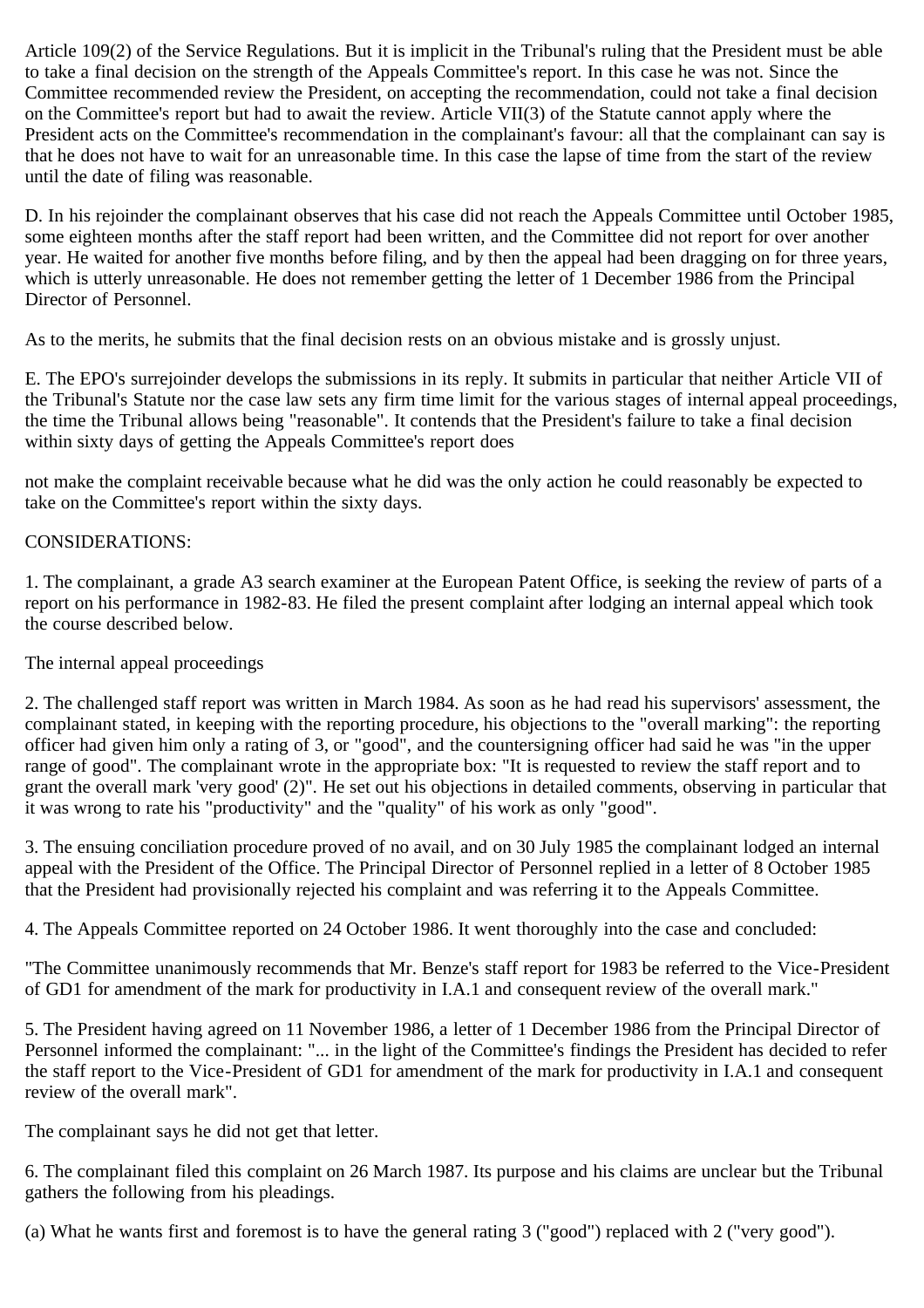(b) His objections focus on the rating of his productivity. He submits that, though the Appeals Committee's report goes in the right direction by recommending 2, he deserves 1 ("outstanding").

(c) To his mind the quality of his work has been belittled and he wants full disclosure of the assessments of it.

(d) He seeks a fair amount in damages for the disruption of his work by the dispute and for "the effort necessary to defend his rights and integrity", and costs.

7. He declares in the complaint form that his complaint challenges the 1983 staff report and the President's failure to take a timely decision on the Appeals Committee's report of 24 October 1986, notified to him on 27 October.

8. Review of the report began in November 1986 and was not over until 20 May 1987. On 27 May - by which date the complaint had been filed - the President sent the complainant a minute saying he had consulted the reporting officers and decided to amend the report:

"1. The mark under I.A.1 is raised to 2.

2. As regards the overall marking in III ii, the comments on the reporting system in A.6.2 make it plain that it will be 2 only if performance far exceeds the average both in quantity and in quality. In your case it does in quantity, but I find no evidence to suggest that it does in quality as well, and a 3, albeit inclining to 2, corresponds to your general performance in the period under review."

9. The EPO filed its reply to the complaint on 23 June 1987 confining it, with the Tribunal's consent, to the issue of receivability. The Organisation submits that the complaint is irreceivable because it is premature: at the date of filing the internal means of redress had not been exhausted as Article VII(1) of the Statute of the Tribunal requires.

10. The EPO's case is that there was no implied decision to dismiss the internal appeal. Article 106 of the Service Regulations and Article VII(3) of the Statute of the Tribunal do say such a decision may be implied two months after the date of notification of the Appeals Committee's report. But, says the Organisation, the rule cannot properly apply where, as here, the President has endorsed the Committee's recommendation and agreed to the review of comments by reporting officers. He has to await the outcome, over which he has no control.

11. In such circumstances - so runs the argument - the EPO should be allowed a "reasonable" time before he may infer rejection: see Judgment 532 (in re Devisme). There was nothing unreasonable about the time that elapsed between the notification of the Appeals Committee's report of 24 October 1986 and the final decision of 27 May 1987, and the complaint should be dismissed as premature.

12. The complainant rejoins that his purpose in filing the complaint on 26 March 1987 was to safeguard his right of appeal: he knew he had to respect the time limit of five months from the date of completion of the internal appeal proceedings, which was 27 October 1986, when he got the Committee's report. The EPO's letter of 1 December 1986 telling him his staff performance report was to be reviewed is not in his records and he does not recall getting it. He submits that after going through internal proceedings that had lasted three years already he might reasonably expect to have a timely decision and not to have to await a decision indefinitely. The final decision of 27 May 1987 is "unsatisfactory" and an "obvious mistake".

13. In its surrejoinder the EPO discusses the time limits in the Regulations and the Statute and the time needed for internal appeal proceedings. It submits that no time limit can be set for the internal appeal proceedings as a whole since there can be one only for each stage. There being no firm deadlines, it is the Tribunal's rulings on the need to allow a "reasonable" time that should apply. Though there was unavoidable delay in this case, the time taken was not unreasonable.

# Receivability

14. Material to the issue of receivability raised by the EPO are the procedural rules in the Statute of the Tribunal and in the Service Regulations.

15. Article VII(1) of the Statute reads: "A complaint shall not be receivable unless the decision impugned is a final decision and the person concerned has exhausted such other means of resisting it as are open to him under the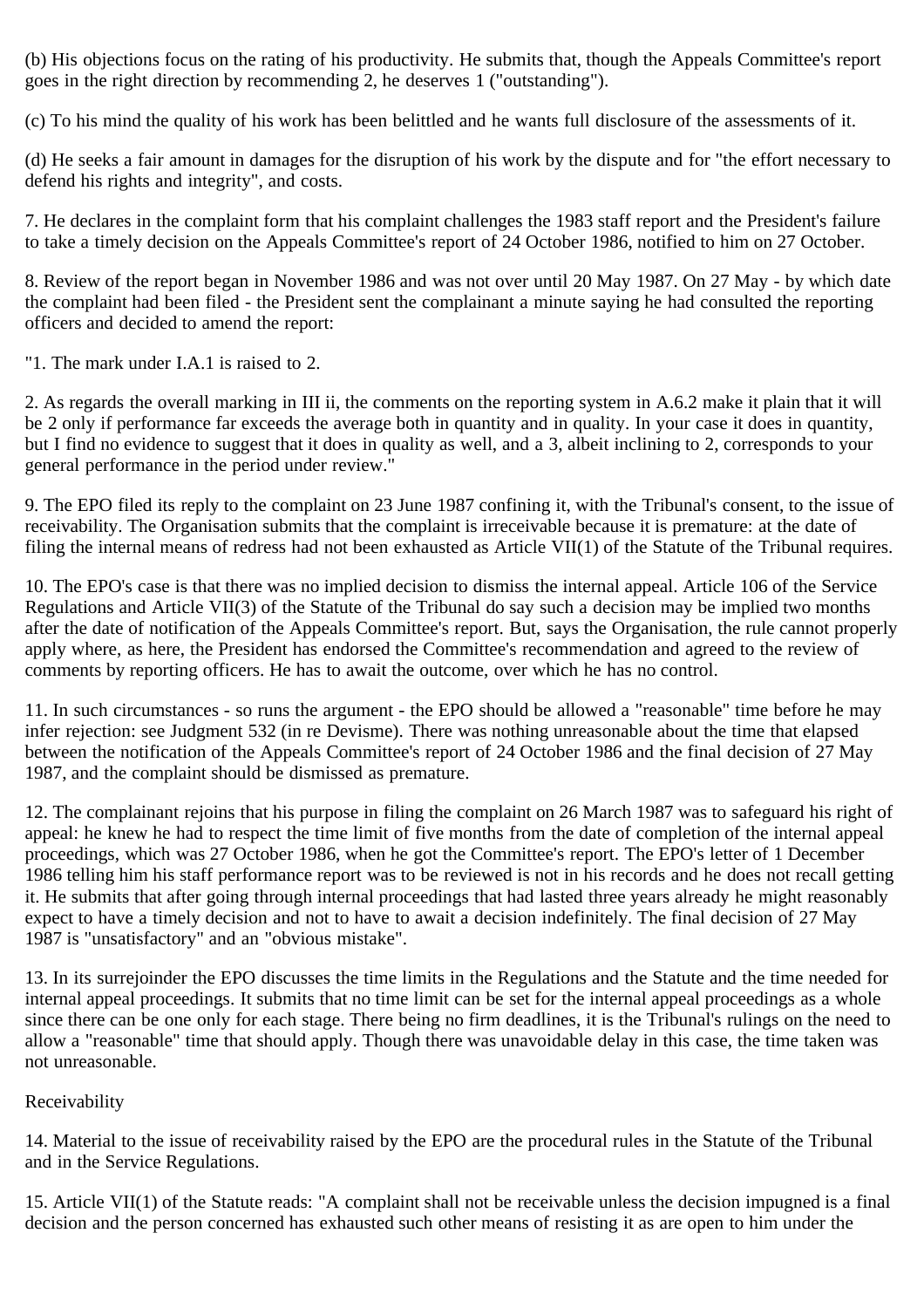applicable Staff Regulations".

16. Article VII(2) sets a time limit of ninety days from the date of notification of an express decision and Article VII(3) a further time limit of sixty days where the Administration fails to take a decision.

17. Like VII(3), Article 106 of the Service Regulations says that where the Administration fails to answer an internal appeal within two months there is an implied decision to reject it.

18. The rules on internal appeals are in Articles 107 to 113 of the Service Regulations. According to 108 an appeal shall be lodged with the appointing authority within three months. Where the Administration fails to reply the time limit runs from the one stated in 106. According to 109(1), if the President of the Office considers that a favourable reply cannot be given an Appeals Committee shall be convened "without delay" to deliver an opinion on the matter, and the opinion is notified to the competent authority and to the appellant.

19. Article 109(2) provides that if the President takes no decision within two months of the date on which the internal appeal was lodged it shall be deemed to have been rejected; 109(3) that once the internal means of appeal have been exhausted a permanent employee may appeal to the Tribunal "under the conditions provided" in its Statute.

20. Thus the Service Regulations set no exact time limits either for the Appeals Committee proceedings or for action by the appointing authority on the Committee's report. But the Regulations and the Statute do set at three months the time limit for filing an appeal and at two months the time limit for awaiting an express decision from the Administration.

21. The time limits may not be applied indiscriminately to all stages of the internal appeal proceedings. Being, as it were, judicial in character, Committee hearings are not subject to deadlines, whereas stages of the proceedings that call for action by the Administration are. Thus there is a time limit not only for any express decision by the competent authority that adversely affects the official but also where the Administration fails to take any decision.

22. Such are the considerations that will guide the Tribunal in ruling on what had to be done in this case once the Appeals Committee had reported.

23. The Committee's report of 24 October 1986 was notified on 27 October, and the EPO ought to have acted by the end of December. It retorts that it need take a decision only within a reasonable period since the reporting officers are free to form their own opinion and the President has no control over them. The argument is unsound. Although the reporting officers are free to say what they think, they still have a duty to act within the time limits in the Service Regulations. In this case the matter was quite straightforward since the reporting officers were familiar with the facts and in any event had at their disposal a thorough and objective review of the case by the Appeals Committee. So the Administration may not plead that it could not meet the deadline.

24. The Administration having taken no decision by the end of December 1986, the complainant had exhausted all the means of redress available to him under the Service Regulations and it was only prudent for him to file so as not to be declared time-barred should the Administration still fail to act.

25. The final decision was taken on 27 May 1987, after the expiry of the time limits in the Service Regulations. The complainant could no doubt have challenged it in another complaint, to be joined to the first, and there would then have been no difficulty over receivability. But since the decision of 27 May 1987 forms part of the impugned decision, most of which holds good, there is no sound reason why it should not be brought within the scope of the present proceedings. The complainant has made it plain in his rejoinder that that is indeed what he intends, and no objection from the EPO will be entertained when it is itself to blame for the procedural difficulties at issue.

26. The EPO's objections to receivability fail. The proceedings shall therefore resume at the point at which the Organisation raised those objections and it shall now reply on the merits, the material issue being still the staff report as amended on the conclusion of the internal appeal proceedings. The matter of costs is reserved.

# DECISION:

For the above reasons,